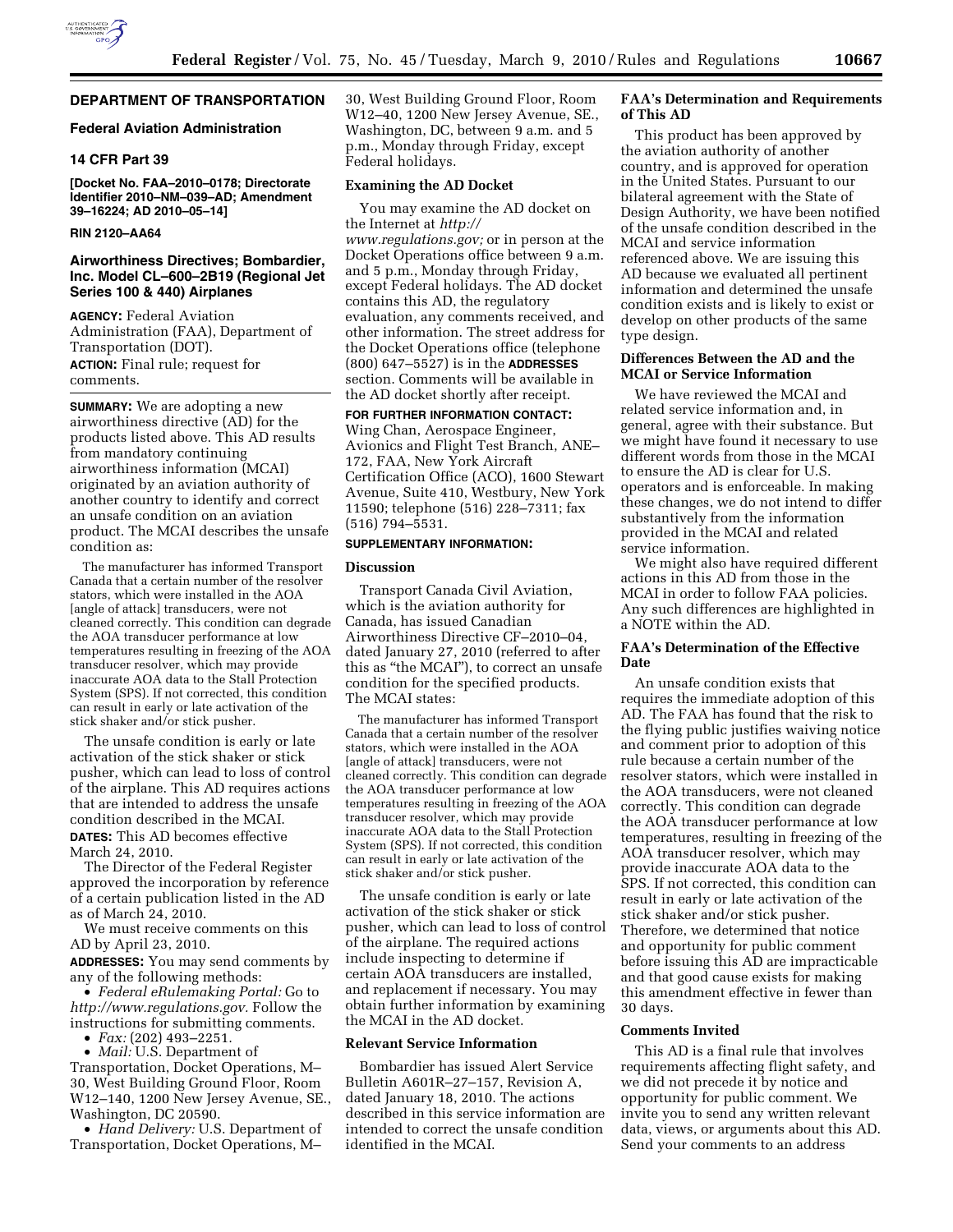**10668 Federal Register** / Vol. 75, No. 45 / Tuesday, March 9, 2010 / Rules and Regulations

listed under the **ADDRESSES** section. Include ''Docket No. FAA–2010–0178; Directorate Identifier 2010–NM–039– AD'' at the beginning of your comments. We specifically invite comments on the overall regulatory, economic, environmental, and energy aspects of this AD. We will consider all comments received by the closing date and may amend this AD because of those comments.

We will post all comments we receive, without change, to *http:// www.regulations.gov,* including any personal information you provide. We will also post a report summarizing each substantive verbal contact we receive about this AD.

# **Authority for This Rulemaking**

Title 49 of the United States Code specifies the FAA's authority to issue rules on aviation safety. Subtitle I, section 106, describes the authority of the FAA Administrator. ''Subtitle VII: Aviation Programs,'' describes in more detail the scope of the Agency's authority.

We are issuing this rulemaking under the authority described in ''Subtitle VII, Part A, Subpart III, Section 44701: General requirements.'' Under that section, Congress charges the FAA with promoting safe flight of civil aircraft in air commerce by prescribing regulations for practices, methods, and procedures the Administrator finds necessary for safety in air commerce. This regulation is within the scope of that authority because it addresses an unsafe condition that is likely to exist or develop on products identified in this rulemaking action.

### **Regulatory Findings**

We determined that this AD will not have federalism implications under Executive Order 13132. This AD will not have a substantial direct effect on the States, on the relationship between the national government and the States, or on the distribution of power and responsibilities among the various levels of government.

For the reasons discussed above, I certify this AD:

1. Is not a ''significant regulatory action'' under Executive Order 12866;

2. Is not a ''significant rule'' under the DOT Regulatory Policies and Procedures (44 FR 11034, February 26, 1979); and

3. Will not have a significant economic impact, positive or negative, on a substantial number of small entities under the criteria of the Regulatory Flexibility Act.

We prepared a regulatory evaluation of the estimated costs to comply with this AD and placed it in the AD docket.

### **List of Subjects in 14 CFR Part 39**

Air transportation, Aircraft, Aviation safety, Incorporation by reference, Safety.

### **Adoption of the Amendment**

■ Accordingly, under the authority delegated to me by the Administrator, the FAA amends 14 CFR part 39 as follows:

# **PART 39—AIRWORTHINESS DIRECTIVES**

■ 1. The authority citation for part 39 continues to read as follows:

**Authority:** 49 U.S.C. 106(g), 40113, 44701.

#### **§ 39.13 [Amended]**

■ 2. The FAA amends § 39.13 by adding the following new AD:

**2010–05–14 Bombardier, Inc.:** Amendment 39–16224. Docket No. FAA–2010–0178; Directorate Identifier 2010–NM–039–AD.

#### **Effective Date**

(a) This airworthiness directive (AD) becomes effective March 24, 2010.

# **Affected ADs**

(b) None.

# **Applicability**

(c) This AD applies to Bombardier, Inc. Model CL–600–2B19 (Regional Jet Series 100 & 440) airplanes, certificated in any category, serial numbers (S/Ns) 7003 and subsequent equipped with Thales angle of attack (AOA) transducers having part number (P/N) 45150340 or P/N C16258AA.

#### **Subject**

(d) Air Transport Association (ATA) of America Code 27: Flight Controls.

#### **Reason**

(e) The mandatory continued airworthiness information (MCAI) states:

''The manufacturer has informed Transport Canada that a certain number of the resolver stators, which were installed in the AOA transducers, were not cleaned correctly. This condition can degrade the AOA transducer performance at low temperatures resulting in freezing of the AOA transducer resolver, which may provide inaccurate AOA data to the Stall Protection System (SPS). If not corrected, this condition can result in early or late activation of the stick shaker and/or stick pusher.''

The unsafe condition is early or late activation of the stick shaker or stick pusher, which can lead to loss of control of the airplane. The required actions include inspecting to determine if certain AOA transducers are installed, and replacement if necessary.

# **Compliance**

(f) You are responsible for having the actions required by this AD performed within the compliance times specified, unless the actions have already been done.

#### **Actions**

(g) Do the following actions.  $(1)$  Within 250 flight hours after the effective date of this AD, inspect to determine if the serial number of each AOA transducer having P/N 45150340 or P/N C16258AA is listed in paragraph 1.A. of Bombardier Alert Service Bulletin A601R– 27–157, Revision A, dated January 18, 2010. A review of airplane maintenance records is acceptable in lieu of this inspection if the serial number of the AOA transducer can be conclusively determined from that review.

(i) If the serial number is not listed in paragraph 1.A. of Bombardier Alert Service Bulletin A601R–27–157, Revision A, dated January 18, 2010, no further action is required other than compliance with paragraph (g)(2) of this AD.

(ii) If the serial number is listed in paragraph 1.A. of Bombardier Alert Service Bulletin A601R–27–157, Revision A, dated January 18, 2010, and the serial number has the letter "C", no further action is required other than compliance with paragraph (g)(2) of this AD.

(iii) If the serial number is listed in paragraph 1.A. of Bombardier Alert Service Bulletin A601R–27–157, Revision A, dated January 18, 2010, and the serial number does not have the letter "C": Before further flight, replace the AOA transducer with an AOA transducer that is either outside the affected serial numbers identified in paragraph 1.A. of Bombardier Alert Service Bulletin A601R– 27–157, Revision A, dated January 18, 2010, or that has the letter "C" after the serial number, in accordance with paragraph 2., Part C, of the Accomplishment Instructions of Bombardier Alert Service Bulletin A601R– 27–157, Revision A, dated January 18, 2010.

(2) As of the effective date of this AD, do not install any replacement AOA transducer having P/N 45150340 or P/N C16258AA, having a serial number listed in paragraph 1.A. of Bombardier Alert Service Bulletin A601R–27–157, Revision A, dated January 18, 2010, on any airplane, unless the transducer has been inspected by the manufacturer and has the letter "C" after the serial number.

#### **FAA AD Differences**

**Note 1:** This AD differs from the MCAI and/or service information as follows: No differences.

### **Other FAA AD Provisions**

(h) The following provisions also apply to this AD:

(1) *Alternative Methods of Compliance (AMOCs):* The Manager, New York Aircraft Certification Office (ACO), ANE–170, FAA, has the authority to approve AMOCs for this AD, if requested using the procedures found in 14 CFR 39.19. Send information to ATTN: Program Manager, Continuing Operational Safety, FAA, New York ACO, 1600 Stewart Avenue, Suite 410, Westbury, New York 11590; telephone 516–228–7300; fax 516– 794–5531. Before using any approved AMOC on any airplane to which the AMOC applies, notify your principal maintenance inspector (PMI) or principal avionics inspector (PAI), as appropriate, or lacking a principal inspector, your local Flight Standards District